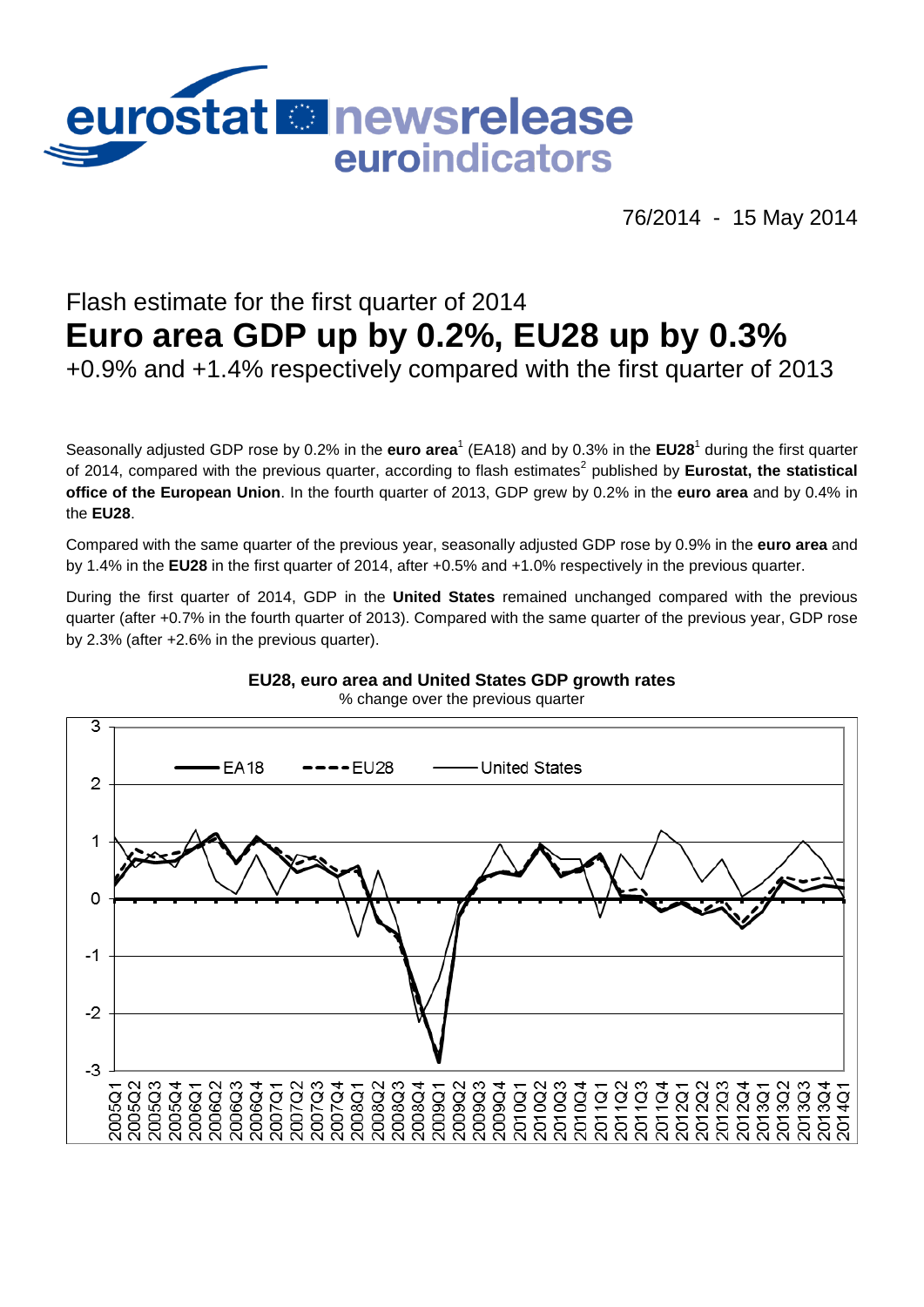## **Growth rates of GDP in volume**

(based on seasonally adjusted\* data)

|                       | Percentage change compared with the<br>previous quarter |                |                             |              | Percentage change compared with the<br>same quarter of the previous year |                |                  |                |
|-----------------------|---------------------------------------------------------|----------------|-----------------------------|--------------|--------------------------------------------------------------------------|----------------|------------------|----------------|
|                       | 2013                                                    |                | 2014                        | 2013         |                                                                          | 2014           |                  |                |
|                       | Q <sub>2</sub>                                          | Q <sub>3</sub> | Q4                          | Q1           | Q2                                                                       | Q <sub>3</sub> | Q4               | Q1             |
| <b>EA18</b>           | 0.3                                                     | 0.1            | 0.2                         | 0.2          | $-0.6$                                                                   | $-0.3$         | 0.5              | 0.9            |
| <b>EU28</b>           | 0.4                                                     | 0.3            | 0.4                         | 0.3          | $-0.1$                                                                   | 0.2            | 1.0              | 1.4            |
| <b>Member States</b>  |                                                         |                |                             |              |                                                                          |                |                  |                |
| <b>Belgium</b>        | 0.2                                                     | 0.3            | 0.3                         | 0.4          | 0.1                                                                      | 0.4            | 0.8              | $1.2$          |
| <b>Bulgaria</b>       | 0.1                                                     | 0.4            | 0.3                         | 0.2          | 0.4                                                                      | 0.9            | 1.2              | $1.1$          |
| <b>Czech Republic</b> | 0.3                                                     | 0.3            | 1.8                         | 0.0          | $-1.6$                                                                   | $-1.0$         | 1.2              | 2.0            |
| <b>Denmark</b>        | 1.0                                                     | 0.3            | $-0.6$                      | ÷.           | 0.9                                                                      | 0.9            | 0.5              | ÷.             |
|                       |                                                         |                |                             |              |                                                                          |                |                  |                |
| Germany               | 0.7                                                     | 0.3            | 0.4                         | 0.8          | 0.5                                                                      | 0.6            | 1.4              | 2.3            |
| <b>Estonia</b>        | $-0.3$                                                  | 0.5            | 0.2                         | $-1.2$       | 1.2                                                                      | 0.6            | 0.1              | $-1.5$         |
| Ireland               | 1.1                                                     | 2.1            | $-2.3$                      | ÷.           | $-1.4$                                                                   | 2.5            | $-0.6$           | ÷.             |
| Greece**              | ÷                                                       | ÷              | $\mathcal{I}^{\mathcal{I}}$ | ÷            | $-4.0$                                                                   | $-3.2$         | $-2.3$           | $-1.1$         |
|                       |                                                         |                |                             |              |                                                                          |                |                  |                |
| Spain                 | $-0.1$                                                  | 0.1            | 0.2                         | 0.4          | $-1.6$                                                                   | $-1.1$         | $-0.2$           | 0.6            |
| <b>France</b>         | 0.6                                                     | $-0.1$         | 0.2                         | 0.0          | 0.7                                                                      | 0.3            | 0.8              | 0.8            |
| Croatia**             | $-0.3$                                                  | $-0.2$         | $-0.4$                      | ÷.           | $-0.7$                                                                   | $-0.6$         | $-1.2$           | ÷.             |
| Italy                 | $-0.3$                                                  | $-0.1$         | 0.1                         | $-0.1$       | $-2.1$                                                                   | $-1.9$         | $-0.9$           | $-0.5$         |
|                       |                                                         |                |                             |              |                                                                          |                |                  |                |
| <b>Cyprus</b>         | $-1.8$                                                  | $-0.9$         | $-0.8$                      | $-0.7$       | $-6.0$                                                                   | $-5.7$         | $-5.0$           | $-4.1$         |
| Latvia                | $-0.1$                                                  | 1.1            | 0.7                         | 0.7          | 4.5                                                                      | 4.1            | 3.7              | 2.4            |
| Lithuania             | 0.8                                                     | 0.4            | 1.2                         | 0.6          | 4.1                                                                      | 2.4            | 3.4              | 2.9            |
| Luxembourg            | 1.9                                                     | 0.6            | 0.7                         | ÷.           | 2.4                                                                      | 3.0            | 2.4              | $\mathbb{Z}^+$ |
| <b>Hungary</b>        |                                                         |                |                             | $1.1$        |                                                                          |                |                  |                |
| <b>Malta</b>          | 0.2<br>1.9                                              | 1.1<br>$-0.2$  | 0.7<br>0.4                  |              | 0.5<br>3.0                                                               | 1.8<br>2.4     | 2.9<br>2.2       | 3.2            |
| Netherlands***        |                                                         | 0.1            | 1.0                         | ÷.<br>$-1.4$ | $-1.7$                                                                   | $-0.8$         |                  | ÷.<br>$-0.5$   |
| Austria****           | 0.0                                                     |                | 0.4                         | 0.3          |                                                                          |                | 0.8              | 1.0            |
|                       | 0.0                                                     | 0.3            |                             |              | 0.1                                                                      | 0.3            | 0.7              |                |
| Poland                | 0.8                                                     | 0.8            | 0.7                         | 1.1          | 1.3                                                                      | 1.9            | 2.5              | 3.5            |
| Portugal              | 1.1                                                     | 0.3            | 0.5                         | $-0.7$       | $-2.1$                                                                   | $-0.9$         | 1.5              | $1.2$          |
| Romania               | 0.7                                                     | 1.6            | 1.4                         | 0.1          | 1.6                                                                      | 4.2            | 5.1              | 3.8            |
| Slovenia              | 0.2                                                     | 0.4            | 1.2                         | ÷.           | $-1.7$                                                                   | $-0.8$         | 1.9              |                |
|                       |                                                         |                |                             |              |                                                                          |                |                  |                |
| Slovakia              | 0.4                                                     | 0.4            | 0.5                         | 0.6          | 0.7                                                                      | 1.0            | 1.6              | 2.0            |
| Finland               | 0.0                                                     | 0.0            | $-0.4$                      | $-0.4$       | $-1.3$                                                                   | $-1.0$         | $-0.6$           | $-0.8$         |
| <b>Sweden</b>         | 0.0                                                     | 0.5            | 1.7                         | ÷.           | 0.7                                                                      | 0.7            | 3.1              | ÷.             |
| <b>United Kingdom</b> | 0.8                                                     | 0.8            | 0.7                         | 0.8          | 1.7                                                                      | 1.8            | 2.7              | 3.1            |
| Other countries       |                                                         |                |                             |              |                                                                          |                |                  |                |
| Iceland               | $-6.7$                                                  | 5.8            | 0.3                         | ÷.           | 2.1                                                                      | 3.9            | 4.0              | ÷              |
| Norway                | 1.1                                                     | 0.8            | $-0.2$                      |              | 0.1                                                                      | 2.0            | 1.3              |                |
| Switzerland           | 0.6                                                     | 0.5            | 0.2                         |              | 2.3                                                                      | 2.1            | 1.9              |                |
| <b>United States</b>  | 0.6                                                     | 1.0            | 0.7                         | 0.0          | 1.6                                                                      | 2.0            | 2.6              | 2.3            |
| Japan                 | $1.0$                                                   | 0.2            | 0.2                         | ÷.           | 1.3                                                                      | 2.4            | $2.5\phantom{0}$ | $\mathbb{Z}^+$ |

: Data not available.

\* The seasonal adjustment does not include a working-day correction for Ireland, Portugal, Romania and Slovakia.

\*\* Percentage change compared with the same quarter of the previous year calculated from non-seasonally adjusted data.

\*\*\* Percentage change compared with the same quarter of the previous year calculated from working-day adjusted data.

\*\*\*\* Growth rates are calculated using the trend component.